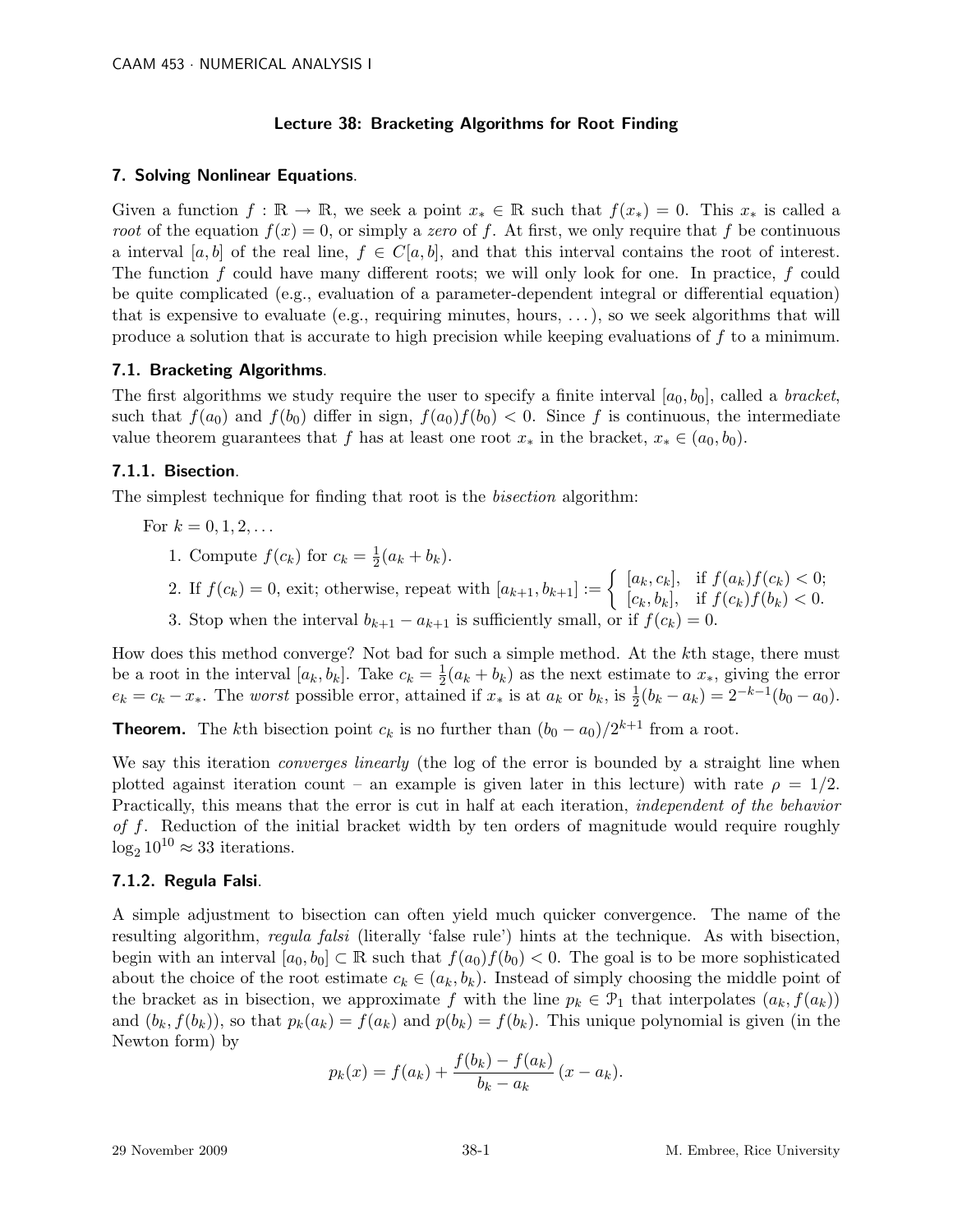Now estimate the zero of f in  $[a_k, b_k]$  by the zero of the linear model  $p_k$ :

$$
c_k = \frac{a_k f(b_k) - b_k f(a_k)}{f(b_k) - f(a_k)}.
$$

The algorithm then takes the following form:

For  $k = 0, 1, 2, ...$ 

1. Compute 
$$
f(c_k)
$$
 for  $c_k = \frac{a_k f(b_k) - b_k f(a_k)}{f(b_k) - f(a_k)}$ .

2. If  $f(c_k) = 0$ , exit; otherwise, repeat with  $[a_{k+1}, b_{k+1}] := \begin{cases} [a_k, c_k], & \text{if } f(a_k) f(c_k) < 0; \\ [a_k, b_k] & \text{if } f(a_k) f(b_k) < 0. \end{cases}$  $[c_k, b_k], \text{ if } f(c_k)f(b_k) < 0.$ 3. Stop when  $f(c_k)$  is sufficiently small, or the maximum number of iterations

Note that Step 3 differs from the bisection method. In the former case, we are forcing the bracket width  $b_k - a_k$  to zero as we find our root. In the present case, there is nothing in the algorithm to drive that width to zero: We will still always converge (in exact arithmetic) even though the bracket length does not typically decrease to zero. Analysis of regula falsi is more complicated than the trivial bisection analysis; we give a convergence proof only for a special case.

**Theorem.** Suppose  $f \in C^2[a_0, b_0]$  for  $a_0 < b_0$  with  $f(a_0) < 0 < f(b_0)$  and  $f''(x) \geq 0$  for all  $x \in [a_0, b_0]$ . Then *regula falsi* converges.

**Proof.** (See Stoer & Bulirsch, *Introduction to Numerical Analysis*, 2nd ed., §5.9.)

The condition that  $f''(x) \geq 0$  for  $x \in [a_0, b_0]$  means that f is convex on this interval, and hence  $p_0(x) \ge f(x)$  for all  $x \in [a_0, b_0]$ . (If  $p_0(x) < f(x)$  for some  $x \in (a_0, b_0)$ , then f has a local maximum at  $\hat{x} \in (a_0, b_0)$ , implying that  $f''(\hat{x}) < 0$ .) Since  $p_0(c_0) = 0$ , it follows that  $f(c_0) \le 0$ , and so the new bracket will be  $[a_1, b_1] = [c_0, b_0]$ . If  $f(c_0) = 0$ , we have converged; otherwise, since  $f''(x) \ge 0$  on  $[a_1, b_1] \subset [a_0, b_0]$  and  $f(a_1) = f(c_0) < 0 < f(b_0) = f(b_1)$ , we can repeat this argument over again to show that  $[a_2, b_2] = [c_1, b_1]$ , and in general,  $[a_{k+1}, b_{k+1}] = [c_k, b_k]$ . Since  $c_k > a_k = c_{k-1}$ , we see that the points  $c_k$  are monotonically increasing, while we always have  $b_k = b_{k-1} = \cdots = b_1 = b_0$ . Since  $c_k \le b_k = \cdots = b_0$ , the sequence  $\{c_k\} = \{a_{k-1}\}\$ is bounded. A fundamental result in real analysis tells us that bounded, monotone sequences must converge.<sup>†</sup> Thus,  $\lim_{k\to\infty} a_k = \alpha$  with  $f(\alpha) \leq 0$ , and we have

$$
\alpha = \frac{\alpha f(b_0) - b_0 f(\alpha)}{f(b_0) - f(\alpha)}.
$$

This can be rearranged to get  $(\alpha - b_0)f(\alpha) = 0$ . Since  $f(b_k) = f(b_0) > 0$ , we must have  $\alpha \neq b_0$ , so it must be that  $f(\alpha) = 0$ . Thus, *regula falsi* converges in this setting.

**Conditioning**. When  $|f'(x_0)| \gg 0$ , the desired root is easy to pick out. In cases where  $f'(x_0) \approx 0$ , the root will be *ill-conditioned*, and it will often be difficult to locate. This is the case, for example, when  $x_0$  is a multiple root of f. (You may find it strange that the more copies of a root you have, the more difficult it can be to compute it!)

**Deflation.** What is one to do if multiple distinct roots are required? One approach is to choose a new initial bracket that omits all known roots. Another technique, though numerically fragile, is to work with  $f(x) := f(x)/(x - x_0)$ , where  $x_0$  is the previously computed root.

<sup>&</sup>lt;sup>†</sup>If this result is unfamiliar, a few minutes of reflection should convince you that it is reasonable. (Imagine a ladder with infinitely many rungs stretching from floor to ceiling in a room with finite height: eventually the rungs must get closer and closer.) For a proof, see Rudin, Principles of Mathematical Analysis, Theorem 3.14.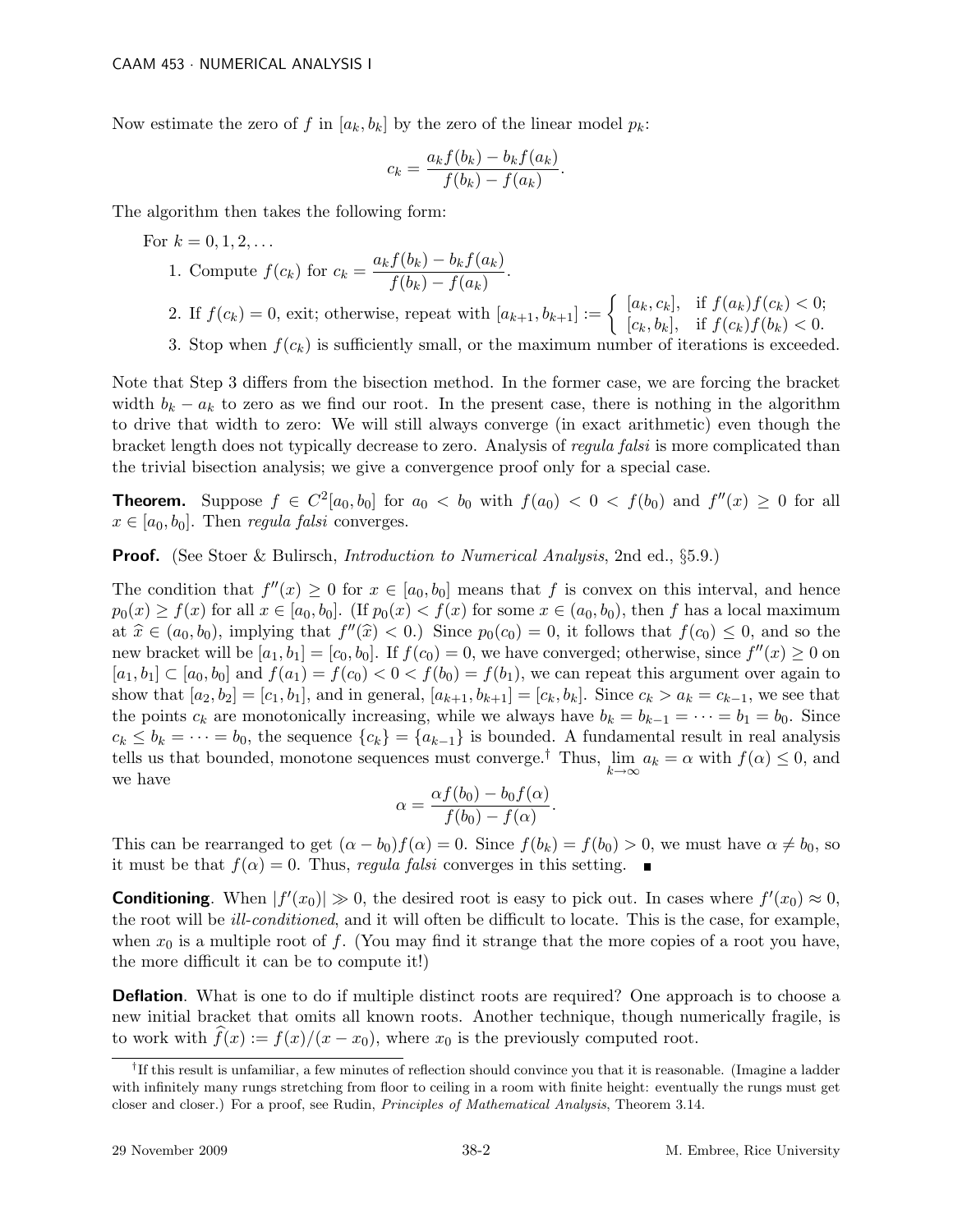**MATLAB code.** A bracketing algorithm for zero-finding available in the MATLAB routine fzero.m. This is more sophisticated than the two algorithms described here, but the basic principle is the same. Below are simple MATLAB codes that implement bisection and *regula falsi*.

```
function xstar = bisect(f,a,b)% Compute a root of the function f using bisection.
% f: a function name, e.g., bisect('sin',3,4), or bisect('myfun',0,1)
% a, b: a starting bracket: f(a)*f(b) < 0.
fa = feval(f, a);fb = \text{feval}(f,b); % evaluate f at the bracket endpoints
delta = (b-a);<br>
k = 0; fc = inf;<br>
% initialize loop control v
                         % initialize loop control variables
while (detta/(2^k)>1e-18) & abs(fc)>1e-18
    c = (a+b)/2; fc = feval(f,c); % evaluate function at bracket midpoint
    if fa*fc < 0, b=c; fb = fc; % update new bracket
   else a=c; fa=fc; end
   k = k+1;fprintf(' %3d %20.14f %10.7e\n', k, c, fc);
end
xstar = c;function xstar = regularfalsi(f,a,b)% Compute a root of the function f using regula falsi
% f: a function name, e.g., regulafalsi('sin',3,4), or regulafalsi('myfun',0,1)
% a, b: a starting bracket: f(a)*f(b) < 0.
fa = \text{fewal}(f, a);
fb = \text{fewal}(f, b); % evaluate f at the bracket endpoints
delta = (b-a); \frac{1}{2} width of initial bracket
k = 0; fc = inf; \frac{1}{k} initialize loop control variables
maxit = 1000;while (abs(fc) > 1e-15) & (k < maxit)c = (a * fb - b * fa) / (fb - fa); % generate new root estimate
    fc = fewal(f, c); % evaluate function at new root estimate
   if fa*fc < 0, b=c; fb = fc; % update new bracket
    else a=c; fa=fc; end
   k = k+1:
   fprintf(' %3d %20.14f %10.7e\n', k, c, fc);
end
xstar = c;
```
**Accuracy.** Here we have assumed that we calculate  $f(x)$  to perfect accuracy, an unrealistic expectation on a computer. If we attempt to compute  $x<sub>*</sub>$  to very high accuracy, we will eventually experience errors due to inaccuracies in our function  $f(x)$ . For example,  $f(x)$  may come from approximating the solution to a differential equation, were there is some approximation error we must be concerned about; more generally, the accuracy of  $f$  will be limited by the computer's floating point arithmetic. One must also be cautious of subtracting one like quantity from another (as in construction of  $c_k$  in both algorithms), which can give rise to *catastrophic cancellation*.

**Minimization.** A closely related problem is finding a local *minimum* of  $f$ . Note that this can be accomplished by computing and analyzing the zeros of  $f^{\prime}$ .<sup>†</sup>

<sup>&</sup>lt;sup>‡</sup>For details, see J. Stoer and R. Bulirsch, *Introduction to Numerical Analysis*, 2nd ed., Springer-Verlag, 1993, §5.9, or L. W. Johnson and R. D. Riess, Numerical Analysis, 2nd ed., Addison-Wesley, 1982, §4.2.